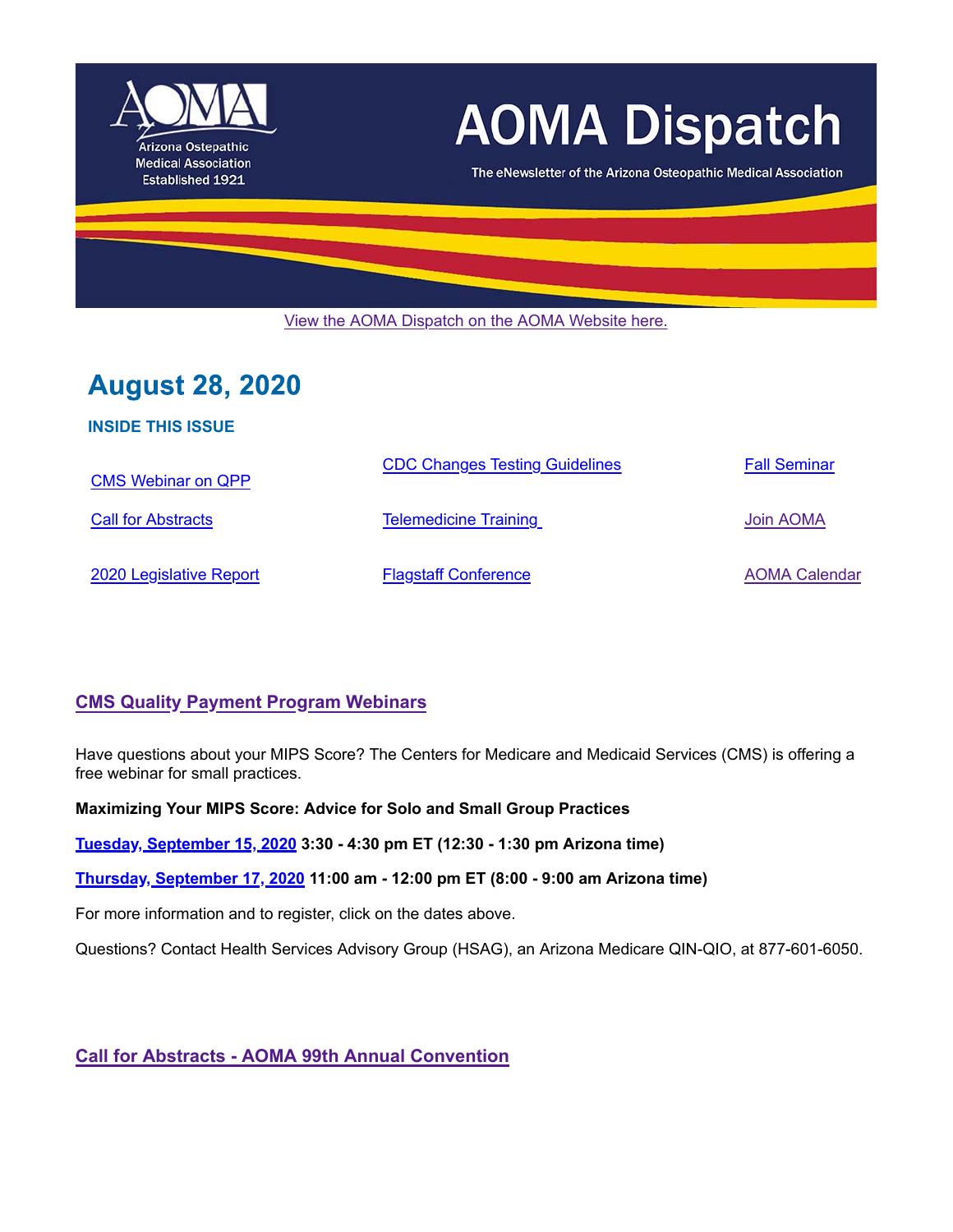

The Arizona Osteopathic Medical Association (AOMA) will hold its 99th Annual Convention April 7- 11, 2021 in Scottsdale, Arizona. It promises to be a memorable Convention as AOMA kicks off its 100<sup>th</sup> Anniversary with the theme *100 Years of Healing.* 

The AOMA Professional Education Committee invites you to be a part of celebrating the history of AOMA and submit an abstract for a lecture at the Convention. Lectures are 55 or 85 minutes in length including 5 to 10 minutes for questions.

Abstracts submitted for consideration must meet the following criteria:

- The abstract must be submitted by an active member of the Arizona Osteopathic Medical Association
- Physician lecturer must be board certified in his/her specialty
- The lecture must incorporate osteopathic practices and principles
- Abstract and CV must be emailed to Teresa Roland, AOMA Director of Education, at teresa@az-osteo.org by October 20, 2020.

The Committee will notify all abstract authors by October 30, 2020 as to whether or not their submission was selected. Download the criteria for abstract submission at www.az-osteo.org/abstract.

# **2020 AOMA Legislative Report**

The 2020 AOMA Legislative Report is now available to AOMA members. The report provides important information about the abbreviated 2020 legislative session and related legislative activities.

Read about our successful advocacy efforts, the importance of stakeholder partnerships, the impact of COVID-19 related executive orders from the Governor's office, and what we expect for the next session.

Access to this comprehensive summary is exclusive to AOMA members and is one of the many benefits of membership. Login is required to view the report.



# **CDC Changes Coronavirus Testing Guidelines To Exclude Asymptomatic People**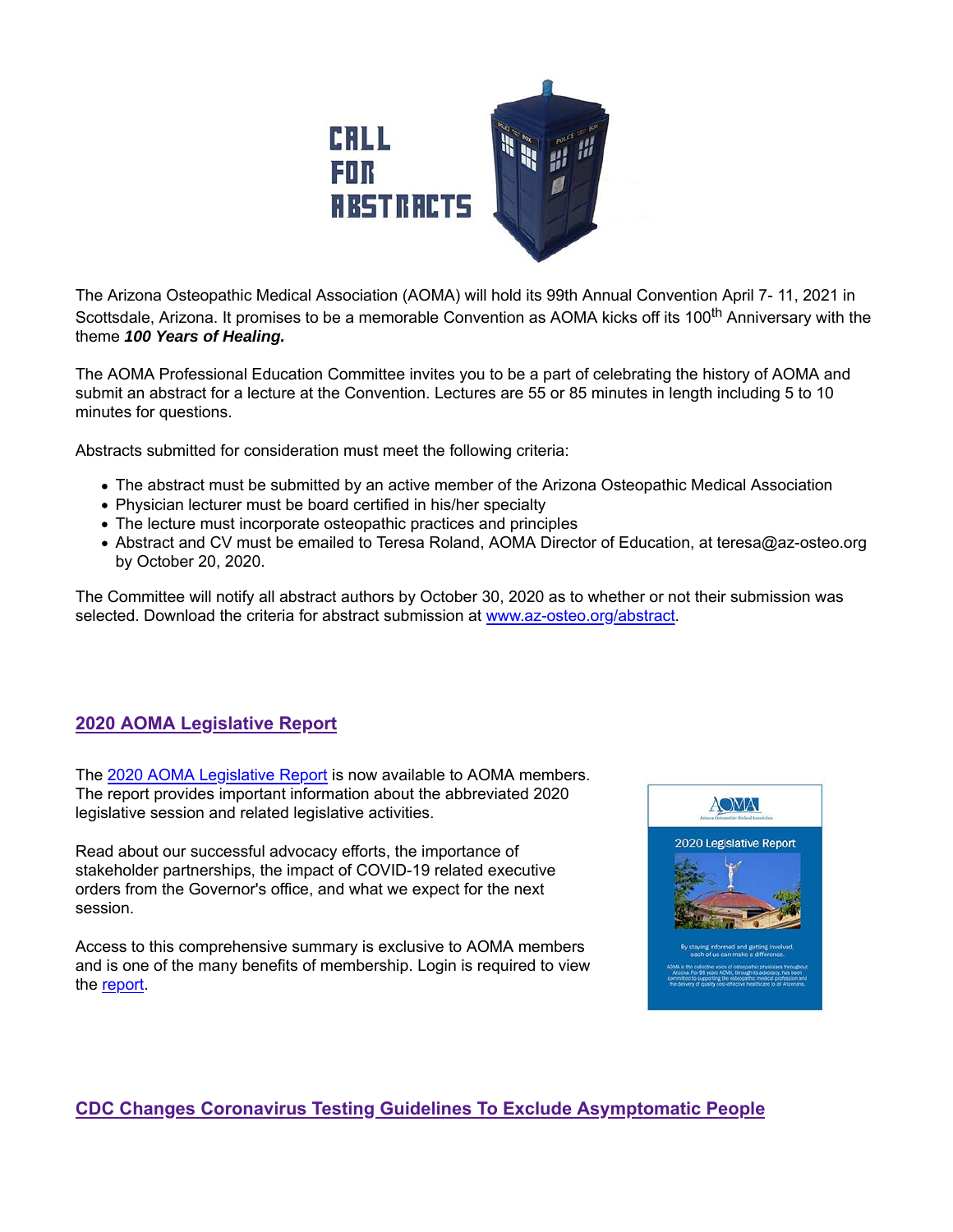The New York Times (8/25) reports the CDC "quietly modified its coronavirus testing guidelines this week to exclude people who do not have symptoms of COVID-19 – even if they have been recently exposed to the virus." Some "questioned the revision, pointing to the importance of identifying infections in the small window immediately before the onset of symptoms, when many individuals appear to be most contagious."



# **Telemedicine Training Livestream Conference**

On September 14, 2020 the Arizona Telemedicine Program will present a livestreaming training *Developing a Telemedicine Program.*

This conference is designed to give a broad overview of a variety of telemedicine topics to include:

- Clinical services
- Telecommunications and infrastructure development and operations
- Distance education
- Evaluation
- Business aspects
- Equipment demonstration virtual tour

The registration fee to participate is \$300 but is waived for Southwest Telehealth Resource Center network members and Arizona, New Mexico, Utah, Colorado, and Nevada residents. Register https://telemedicine.arizona.edu/

For more information contact Melanie Esher-Blair at 520-626-6103 or mesher@telemedicine.arizona.edu

#### **Virtual Flagstaff Osteopathic Medical Conference a Great Success**

More than 150 physicians and other healthcare providers participated in the 6th Annual Flagstaff Osteopathic Medical Conference (FOMC) which we livestreamed on August 15 and 16, 2020.

This year's conference featured an expanded 12 hour CME agenda. Thank you to R. Zane Kelley, DO, for his leadership and assistance in coordinating this event. AOMA thanks all the speakers who contributed to the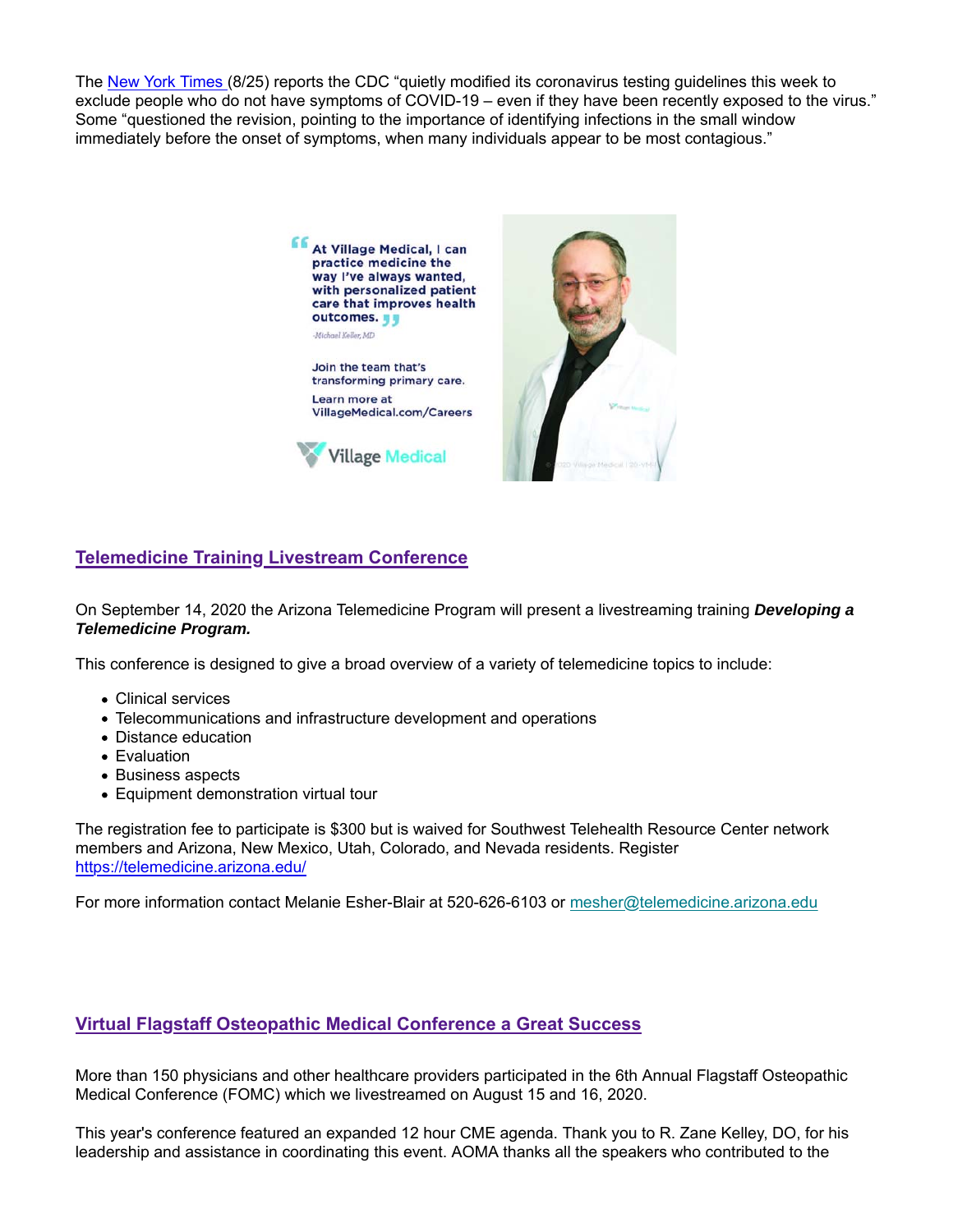diverse and dynamic program! We look forward to the 2021 FOMC.

### **AOMA 40th Annual Fall Seminar - Livestreaming!**

Plan to attend the new and improved AOMA 40th Annual Fall Seminar

- **Expanded two and one-half days: November 6-8, 2020**
- **CME hours available increased to 20**
- **Virtual livestreaming event**

The theme for the Fall Seminar is **Come Together and Dig On!** AOMA designates this program for 20.0 hours of AOA Category 1-A CME credits and will report CME credits commensurate with the extent of the physician's participation in this activity. This activity is approved for *AMA PRA Category 1 creditsTM.* Application will be filed for AAFP prescribed credits. Full agenda is pending.

**Save \$100!** Register online by October 6, 2020 at www.az-osteo.org/Fall2020

#### **AOMA Office Closure - Labor Day**

In observance of the Labor Day holiday, the AOMA office will be closed on Monday, September 7, 2020 and will reopen on Tuesday, September 8, 2020 at 8:00 am.

Enjoy the holiday weekend and be safe.